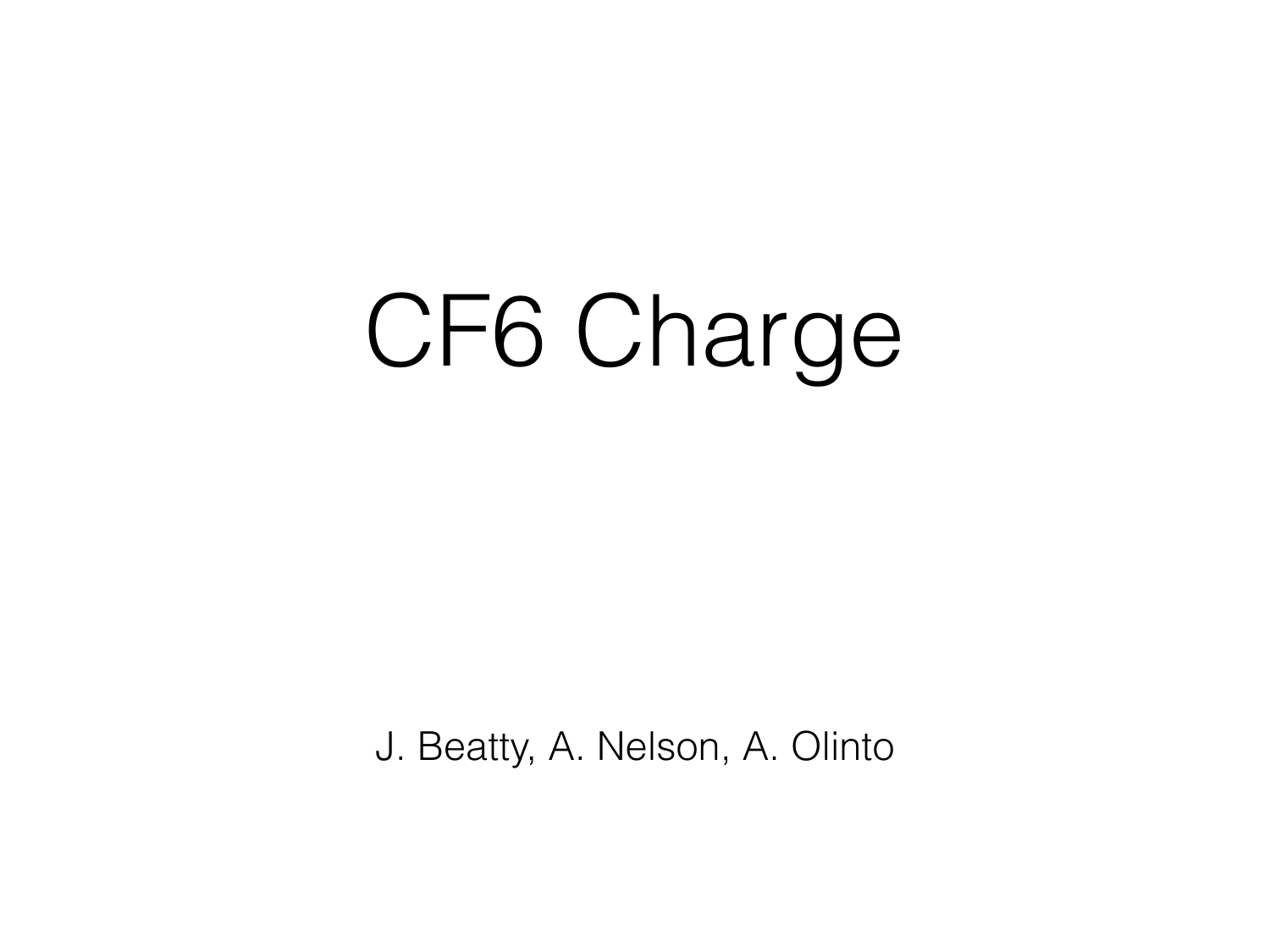- Interactions Beyond Laboratory Energies
- The Matter of the Cosmological Asymmetry
- Cosmic Particles as Probes of Fundamental Symmetries and New Particles
- Neutrino Physics from Astrophysics
- Exploring the Basic Nature of Space and Time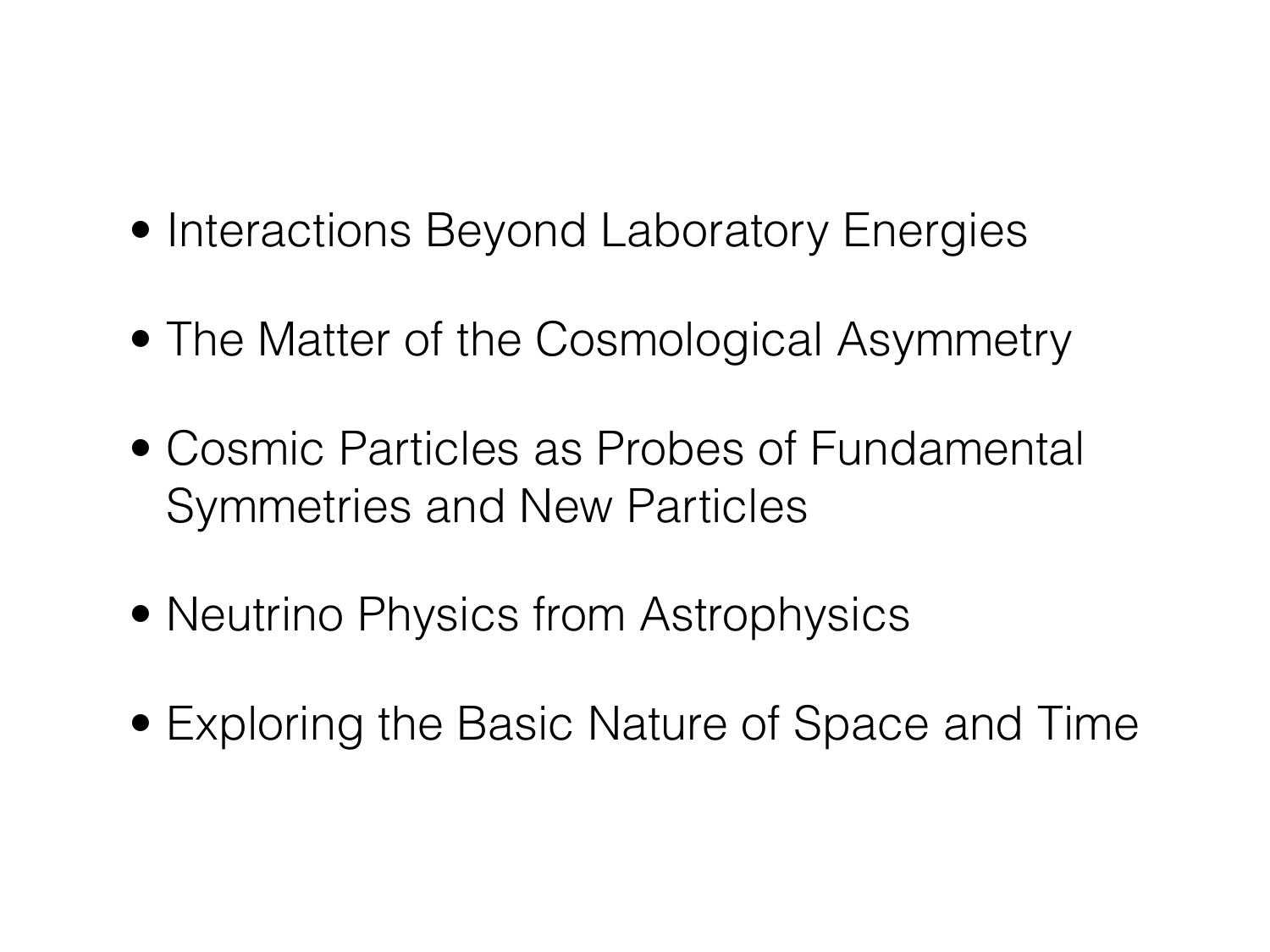Physics of Interactions beyond Laboratory Energies

Observations of cosmic rays with energies above 100 EeV allow the study of hadronic interactions at center of mass energies beyond 100 TeV. High energy neutrinos produced in the interactions of ultrahigh energy cosmic rays with cosmic backgrounds or in the environments where particle acceleration is taking place also give an opportunity to probe neutrino interactions at energies well above laboratory experiments. Interpretation of these data is complicated by the uncertainty in the composition of the highest energy cosmic rays, as well as their low flux. Extracting the underlying particle physics from these data requires a comprehensive approach spanning astrophysics as well as particle and nuclear physics.

Survey what we may expect to learn about particle physics beyond LHC energies from observations of high energy cosmic rays, photons, and neutrinos. Survey ongoing, planed, and proposed experiments of ultrahigh energy cosmic rays such as Auger, Telescope Array, and JEM-EUSO, very high to ultrahigh energy neutrinos such as IceCube, ANTARES, ANITA, ARA, ARIANNA, and KM3NeT, and high to very high energy gamma-rays such as Fermi, VERITAS, MAGIC,HESS, HAWC, and CTA.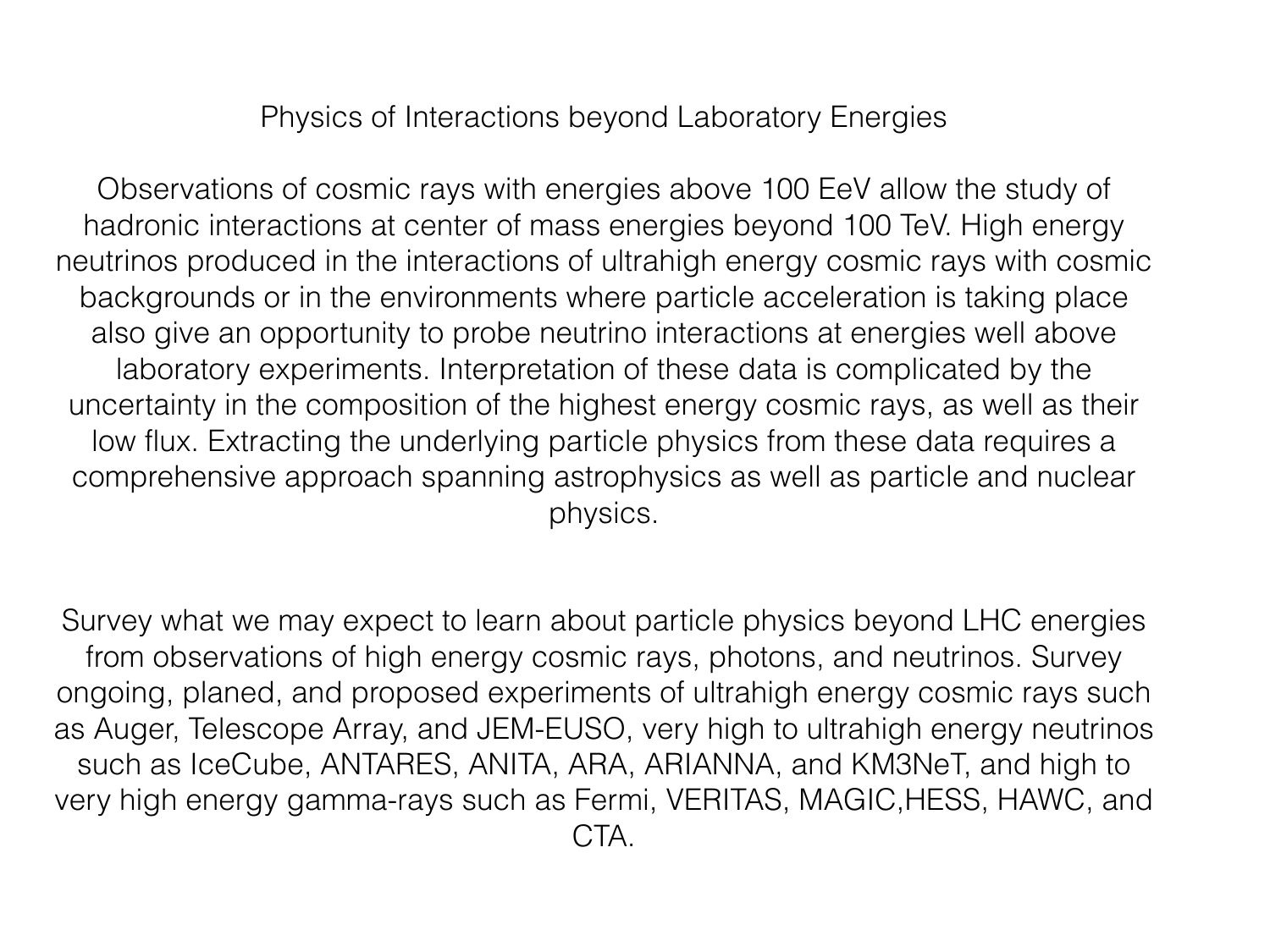The cosmological asymmetry between baryons and anti baryons is one of the strongest pieces of evidence for physics beyond the standard model. There are diverse theoretical proposals for new physics at a range of energy scales, most of which include new sources of CP violation, and either additional baryon or lepton number violation. There are plausible theories with implications for experiments at all three frontiers. Leptogenesis theories predict new CP violation in the neutrino sector. Grand Unified theories predict proton decay. Electroweak baryogenesis models predict a cosmological phase transition which leaves traces in gravitational wave and CMB experiments, and new collider physics at or below a TeV.

Survey what we may expect to learn about the origin of matter from searches at ongoing, planned and proposed facilities such as the LHC, ILC, CLIC, muon collider, B-factories, neutrino experiments, gravitational wave experiments and CMB experiments.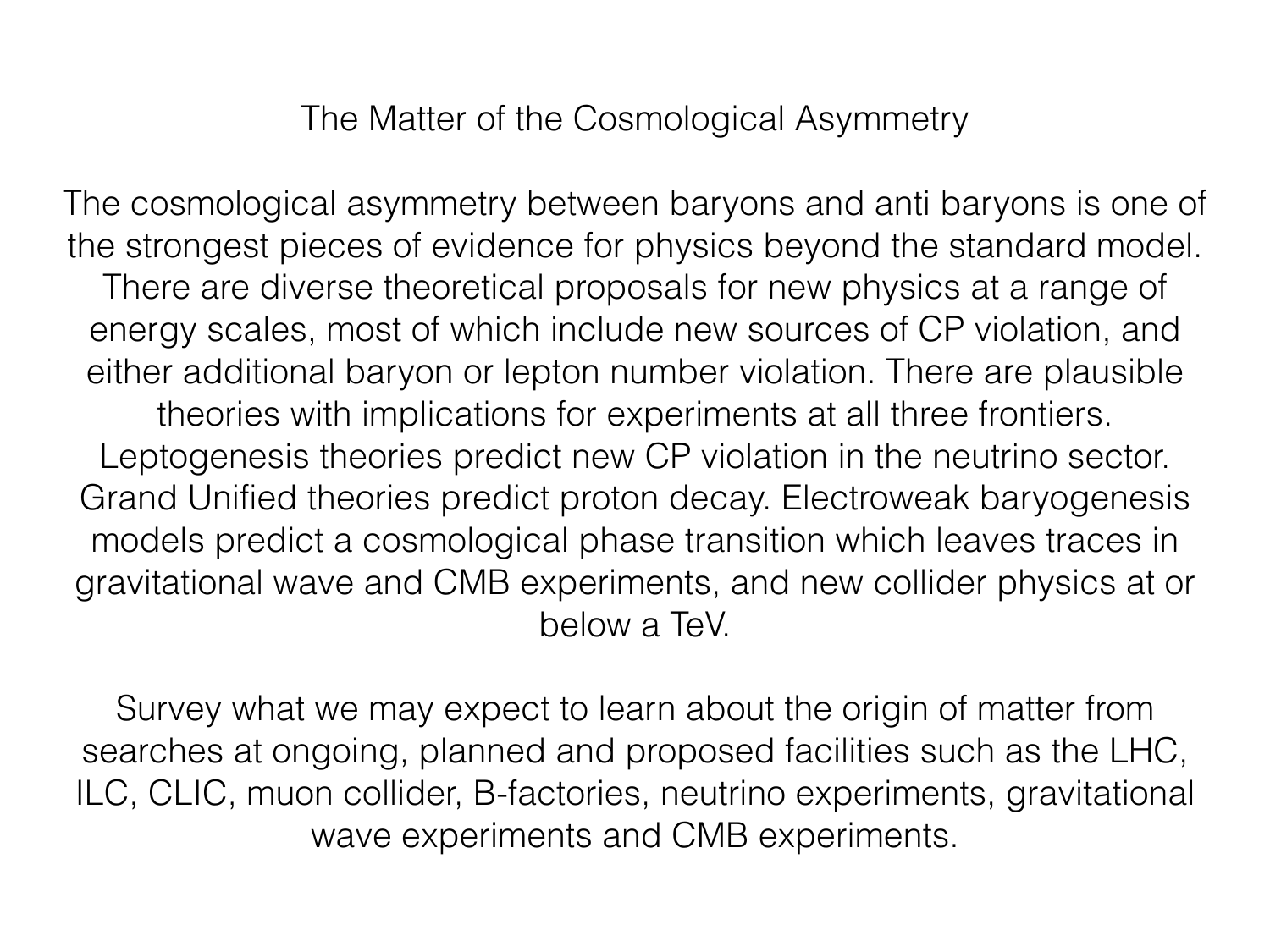## Cosmic Particles as Probes of Fundamental Symmetries and New particles.

The propagation and detection of cosmic rays, gamma-rays, and neutrinos also involve well-understood interactions at extreme relativistic boosts, a large range of energies, and access to possible rare production sites. This offers an opportunity to test Lorentz invariance and other fundamental symmetries as well as to probe rare particles that may be present at very low abundances, such as strangelets and antinuclei.

Survey what constraints can be placed on Lorentz invariance violation and violation of other fundamental symmetries and conservation laws through observations of high energy cosmic rays, photons, and neutrinos, and ongoing searches for exotic particles in cosmic rays. Survey ongoing, planed, and proposed experiments such as cosmic ray observatories AMS, CALET, Auger, Telescope Array, and JEM-EUSO, very high to ultrahigh energy neutrinos such as IceCube, ANTARES, ARA, ARIANNA, ANITA, and KM3NeT, and high to very high energy gamma-rays such as Fermi, VERITAS, MAGIC,HESS, HAWC, and CTA.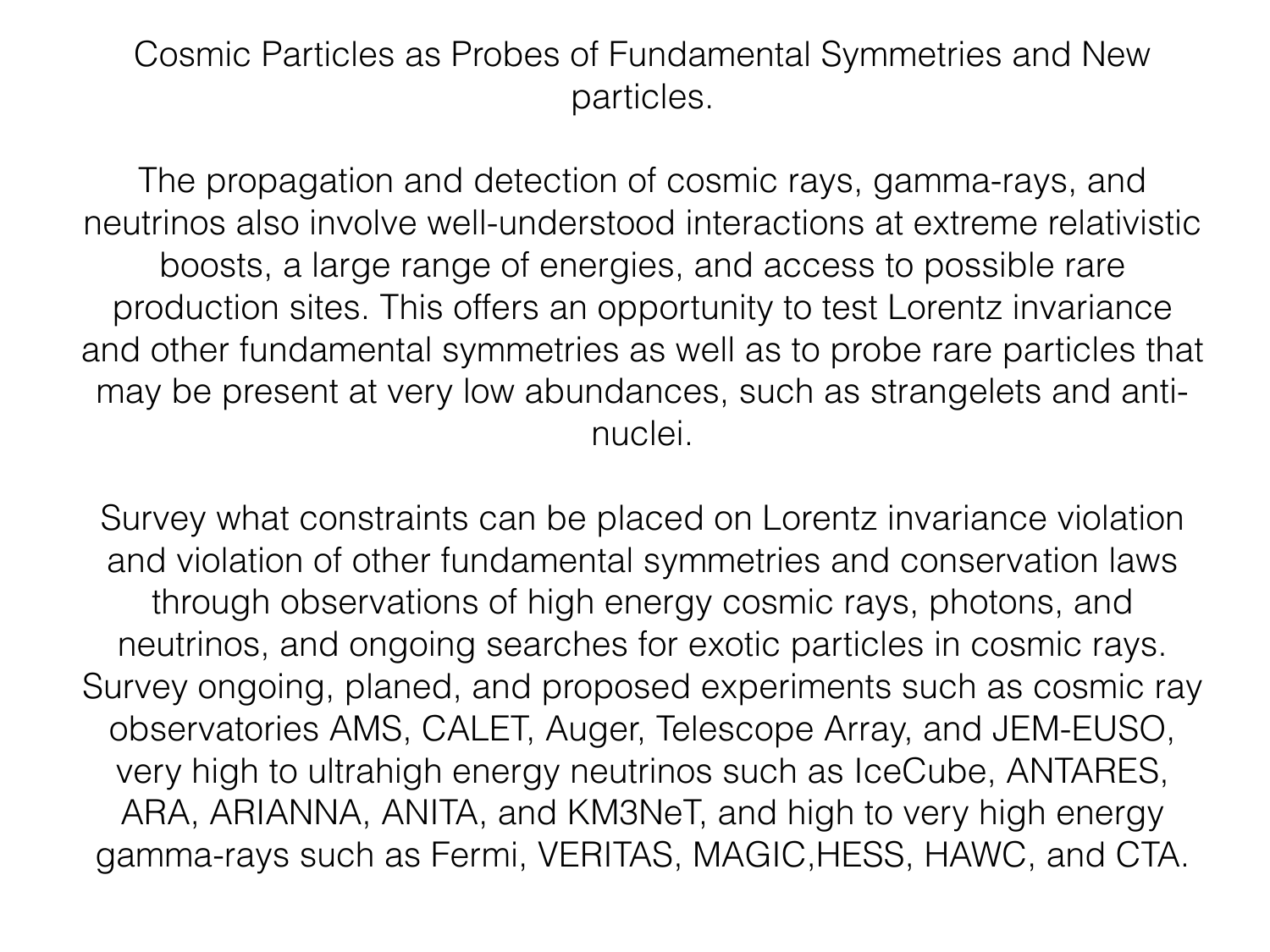Neutrino Physics from Astrophysics

Cosmological and astrophysical studies of neutrino interactions allow physics probes of wide range of neutrino number of flavors, masses, and mixing angles not accessible to laboratory experiments. These include solar neutrinos, supernova neutrinos, Big Bang nucleosynthesis and CMB constraints on neutrino parameters.

Survey what we may expect to learn about neutrinos umber of flavors, masses, and mixing angles through cosmic neutrinos from theory and ongoing, planned and proposed studies, solar neutrino experiments, supernova neutrino experiments, BBN constraints, CMB constraints. Examples of relevant experiments include Borexino, Super-Kamiokande, SNO+, LENA, and Hyper Kamiokande.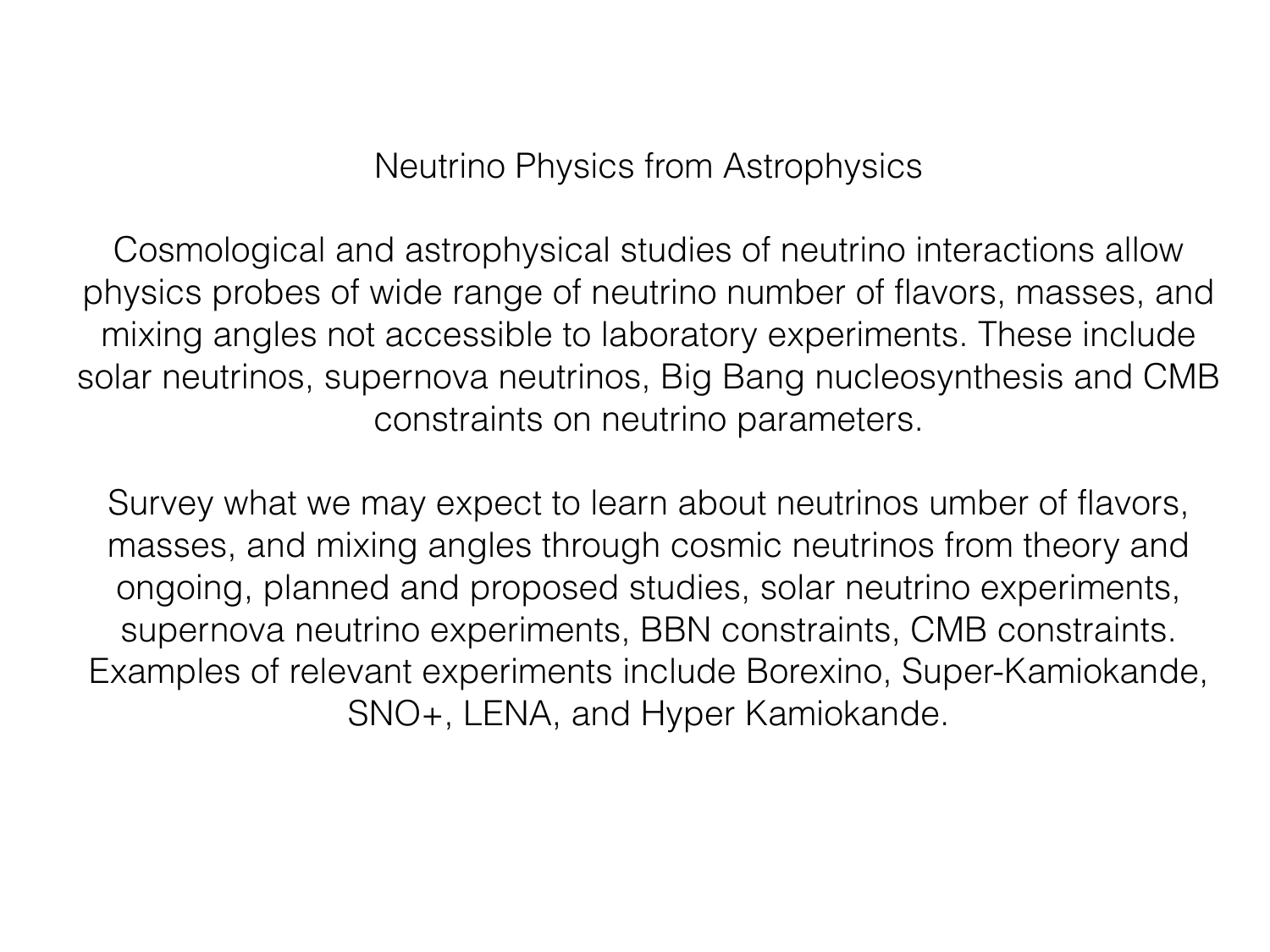Exploring the basic nature of space and time

Space and time may be quantized at the Planck scale. Effects from this extremely high energy realm may be studied through gravitational waves from the early universe and holographic noise.

Survey what we may expect to learn about the GUT and Planck energy scale with gravitational waves and holographic noise. Survey the theory and ongoing, planned, and proposed gravitational wave and holographic noise experiments. Examples of relevant experiments include the Holometer, LIGO, LISA, and CMB probes of early universe gravitational wave (covered in Dark Energy and CMB.